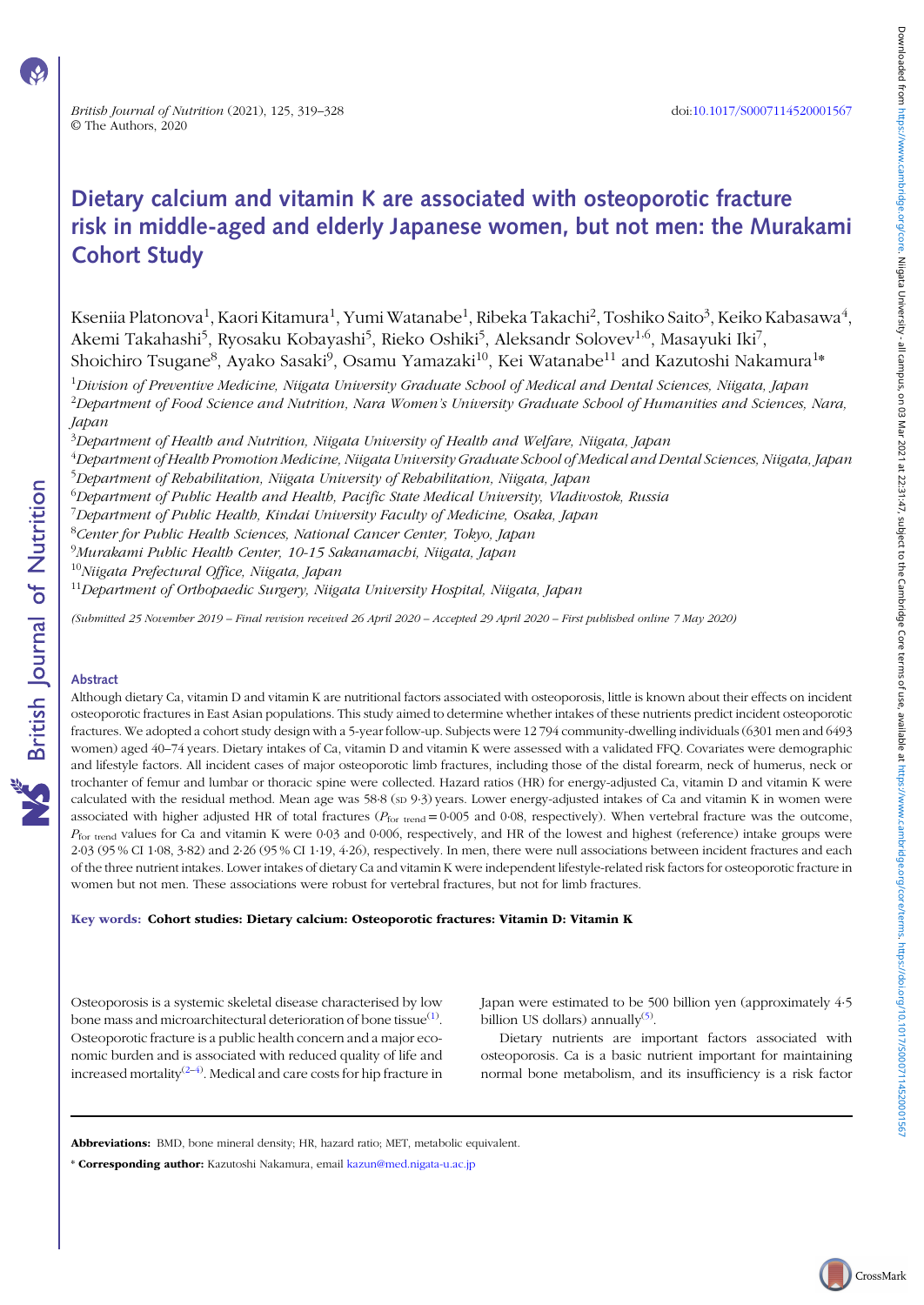for osteoporosis $^{(6)}$ , especially in low Ca populations, such as East Asians<sup>(7)</sup>. However, the impact of low Ca intake on osteoporotic fractures in East Asian populations has yet to be fully elucidated, although a global systematic review evaluated many cohort studies and demonstrated no association between Ca intake and fracture risk<sup>(8)</sup>. Only a few cohort studies have assessed the relationship between Ca intake and fracture risk in East Asians<sup>(9-12)</sup>, and their results are conflicting, which may be due in part to differences in study design.

Vitamin D is another nutrient involved in normal bone metabolism $^{(13)}$ . Thus, in addition to Ca, vitamin D is an important nutrient when considering osteoporotic fractures. Vitamin K is gaining interest as a relevant nutrient, since in addition to its role in blood coagulation, it is also important for bone metabolism. Specifically, vitamin K plays a role in osteocalcin carboxylation<sup>(14)</sup>. Moreover, epidemiological studies have shown that vitamin K levels are associated with bone fracture $^{(14)}$ . One meta-analysis that evaluated five cohort studies found that vitamin K intake is inversely associated with fracture risk, although the design of these studies had some limitations<sup>(15)</sup>. East Asians have a unique intake pattern of these nutrients. For example, East Asians generally have low Ca intake $^{(7)}$ . Moreover, intakes of vitamins D and K are particularly high in Japanese due to the habitual intake of fish and fermented soyabeans, respectively<sup>(16,17)</sup>.

The population-based Murakami Cohort Study in Japan targeted individuals aged  $40-74$  years (baseline  $n \quad 14 \quad 364$ ) to investigate risk factors for common musculoskeletal diseases $^{\left(18\right)}$ . We were able to leverage this framework to identify lifestyle and dietary factors associated with osteoporotic fractures. Accordingly, this study aimed to determine if intakes of basic nutrients related to bone health, including Ca, vitamin D and vitamin K, are associated with incident osteoporotic fractures in middle-aged and elderly Japanese.

# Methods

**NS** British Journal of Nutrition

#### Subjects

The Murakami Cohort Study investigated age-related musculoskeletal diseases of middle-aged and elderly individuals living in the Murakami region (Niigata Prefecture, Japan). Of the 34 802 residents aged between 40 and 74 years, 14 364 participated in the baseline study in 2011–2013. Among them, the following were excluded: 480 individuals who reported a history of fractures of the arm, proximal femur or low back, 155 women who reported female hormone use and 254 individuals who were undergoing osteoporosis therapy. In addition, 681 subjects whose reported dietary energy intakes fell within the upper or lower 2·5 % of the study population were excluded. The Murakami Cohort Study had a policy to exclude extreme values for dietary intake because these values may be unreliable $\mathcal{P}$ . Energy cut-off points were 3364 and 18346 kJ (801 and 4368 kcal)/d. Ultimately, 12 794 subjects (6301 men and 6493 women) were statistically analysed. Informed consent was obtained from all subjects. The protocol of this study was approved by the Ethics Committee of Niigata University

(nos. 1324 and 2018-0417). A detailed protocol of the Murakami Cohort Study has been published elsewhere<sup>(18)</sup>.

# Baseline survey

A self-administered questionnaire survey was conducted between 2011 and 2013. The questionnaire elicited information on age, sex, marital status, education, occupation, height, weight, lifestyle and history of osteoporotic fracture. BMI was calculated by weight (kg) divided by height squared  $(m^2)$ . Physical activity levels were estimated by calculating the metabolic equivalents (MET) score (MET-h/d), which was obtained by multiplying the time spent on activities per d by its MET intensity<sup>(19)</sup>. Participants were also asked about their smoking habits ((1) non-smoker; (2) past smoker; (3) 1–20 cigarettes/d; (4)  $\geq$ 20 cigarettes/d), alcohol consumption ((1) non- or raredrinkers; (2) 1–149 g ethanol/week; (3)  $\geq$ 150 g ethanol/week)<sup>(20)</sup> and consumption of green tea and coffee  $((1)$  <1 cup/week; (2) 1–6 cups/week; (3) 1–3 cups/d; (4)  $\geq$ 4 cups/d). Information on use of Ca, vitamin D and vitamin K supplements was also obtained. Dietary intakes of Ca, vitamin D, vitamin K and total energy were assessed with a validated FFQ $(21)$ . Each participant was asked how often she/he had consumed specific foods and beverages on average during the previous month. The amount of each food consumed was calculated by multiplying the frequency of consumption with the portion size. Intakes of nutrients, including Ca, vitamin D and vitamin K, were calculated using the Standard Tables of Food Composition in Japan 2010<sup>(22)</sup>. The validity of the FFQ with regard to assessing intake was evaluated against 12-d dietary records collected as a reference during each of the four seasons. Spearman's correlation coefficients between the FFQ and the reference 12-d records in men and women were 0·58 and 0·42 for Ca, 0·32 and 0·49 for vitamin D and 0·56 and 0·52 for vitamin K, respectively<sup>(21)</sup>. Detailed categories and characteristics of demographic, lifestyle and nutritional factors are shown in online Supplementary Table [S1](https://doi.org/10.1017/S0007114520001567).

#### Incident cases of osteoporotic fracture during follow-up

We collected all incident cases of major osteoporotic limb fractures, including those of the distal forearm (radius or ulna), neck of humerus, neck or trochanter of femur and lumbar or thoracic  $\text{spine}^{(23)}$ , at medical facilities affiliated with the Murakami Cohort Study, including Murakami General Hospital, Sakamachi Hospital, Sanpoku Tokushukai Hospital, Sasaki Orthopaedic Clinic, Takahashi Orthopaedic Clinic, Arakawa Chuo Clinic in Murakami City and Nakajo Chuo Hospital in Tainai City<sup>(18)</sup>. Briefly, we visited the orthopaedic departments of these hospitals and clinics every year and retrieved information related to the limb fractures mentioned above and vertebral compression fractures of newly diagnosed patients between baseline and 31 December 2017, using each facility's database. We then carefully checked the clinical diagnosis, date of fracture occurrence and the orthopaedist's review of each diagnostic X-ray film from each patient's medical record. Symptomatic vertebral fractures in the lumbar or thoracic region were diagnosed using criteria of the Japanese Society of Bone and Mineral Metabolism<sup>(24)</sup>. Only low-energy trauma fractures, that is, fractures due to falls from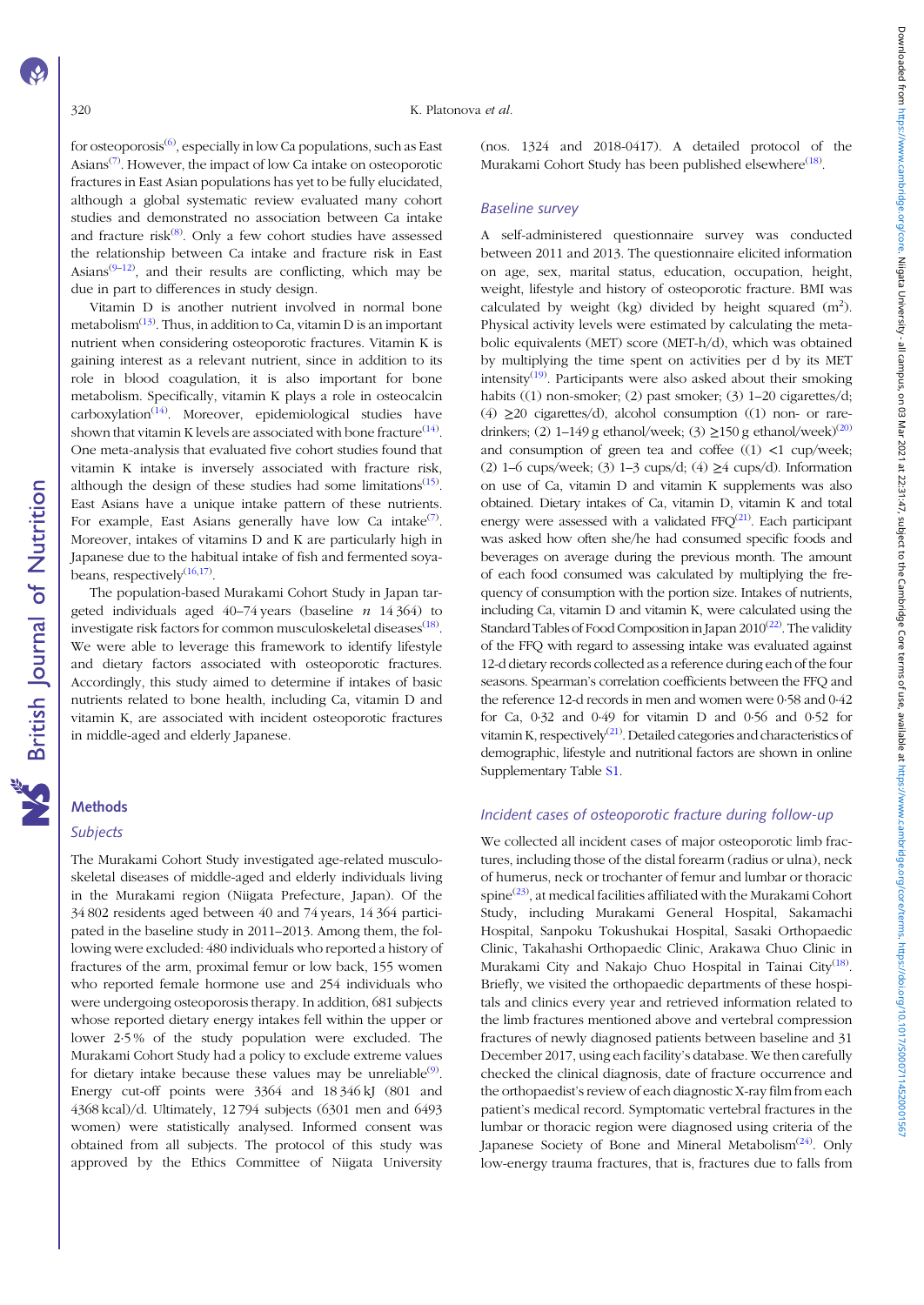a standing height or lower, were included<sup>(25)</sup>. Fractures due to high-energy trauma, such as traffic accidents, were not included.

# Statistical methods

Means and standard deviations were calculated for continuous variables. Extreme values exceeding  $3$  sp of BMI ( $n$  23) and MET score  $(n 113)$  were excluded as outliers. Pearson's correlation coefficients were calculated between energy-adjusted Ca, vitamin D and vitamin K to check multicollinearity. The variance inflation factor was calculated to assess multicollinearity. A variance inflation factor value >10 was considered to reflect multicollinearity. The incidence of fracture was calculated by the number of cases divided by person-years. The Cox proportional hazards model was used to calculate unadjusted and adjusted hazard ratios (HR) of fracture. Among the 12 794 study subjects, multivariate analysis was performed in 12 306 (96·2 %) after excluding those with incomplete questionnaire data (including food items). Sample size calculation for this cohort study has been described elsewhere<sup>(18)</sup>.

We first evaluated the HR for total fractures (limb and vertebral fractures) according to levels of energy-unadjusted nutritional intake by sex. HR were presented in the unadjusted model, age-adjusted model and multivariable-adjusted model. In multivariable models, the HR was adjusted for all other variables, including age (continuous), marital status (dummy variable), education level, occupation (dummy variable), BMI (continuous), MET score (continuous), smoking, alcohol consumption, Ca intake (continuous), vitamin D intake (continuous) and vitamin K intake (continuous), as covariates. Next, HR for total, limb and vertebral compression fractures, according to levels of energy-adjusted Ca, vitamin D and vitamin K intakes in women, were calculated. HR for energy-adjusted Ca, vitamin D and vitamin K were calculated by the residual method<sup>(26)</sup> by sex. Because users of Ca, vitamin D and vitamin K supplements were rare (2·1, 0·6 and 0·2 %, respectively), we did not include supplement information in the statistical analyses.

To evaluate the relative contribution of each food item (cereals, potatoes and starches, beans, vegetables, fruits, fish, meats, milk and dairy products) on nutrition intake, we calculated coefficients of determination  $(R^2)$  using multiple linear regression analysis with a forward selection method. Statistical analyses were performed with SAS statistical software (release 9.13, SAS Institute Inc.).  $P < 0.05$  was considered statistically significant.

## **Results**

In the total study population, mean age was  $58.8$  (sp  $9.3$ ) years and the mean follow-up period was  $5.0$  (sp  $0.7$ ) years. Subject characteristics at baseline according to quartile intakes of Ca, vitamin D and vitamin K by sex are shown in Table 1. Older age and lower proportions of current smokers and drinkers were associated with higher quartile energy-adjusted intakes of Ca, vitamin D and vitamin K in both sexes. Higher MET score was associated with lower quartiles of Ca intake in men and higher quartiles of vitamin K intake in women. BMI was not associated with any of the quartiles of nutrient intake. Intakes of Ca, vitamin D and vitamin K were associated with quartile energy-adjusted intakes of each of the three nutrients. Pearson's correlation coefficients for energy-adjusted nutrient intakes in men and women were 0.23 and 0.06 for Ca v. vitamin D, 0.51 and 0.33 for Ca v. vitamin K and  $0.26$  and  $0.13$  for vitamin D v, vitamin K, respectively (all  $P < 0.001$ ). Variance inflation factor values for energy-adjusted intakes of Ca, vitamin D and vitamin K were all  $< 1.5$ .

Table 2 shows the number of fractures that occurred during the follow-up period by sex, age group and fracture site. The number of distal forearm fractures was the highest, followed by fractures of vertebra, femur and humerus. Incidence rates of total fractures in men and women were 1·5 and 7·1 per 1000 person-years, respectively, and the adjusted HR of total fractures for women to men was 3·92 (95 % CI 2·51, 6·11).

Incidence rates and adjusted HR of total fractures, limb fractures and vertebral fractures according to levels of energyadjusted Ca, vitamin D and vitamin K intakes in men and women are shown in Tables 3 and 4, respectively. In men, there were null associations between incident fractures and each of the three nutrient intakes. In women, when total fractures were the outcome, lower energy-adjusted Ca intake was significantly associated with higher multivariable adjusted HR of total fractures ( $P_{\text{for trend}} = 0.005$ ), with the lowest quartile group having a significantly higher HR (1·66, 95 % CI 1·13, 2·44) than the highest quartile group (reference). Moreover, lower energy-adjusted vitamin K intake was marginally associated with higher adjusted HR ( $P_{\text{for trend}} = 0.08$ ). For limb fractures, lower energy-adjusted Ca intake was marginally associated with higher adjusted HR ( $P_{\text{for trend}} = 0.054$ ). For vertebral fractures, lower energy-adjusted Ca and vitamin K intakes were significantly associated with higher adjusted HR ( $P_{\text{for trend}} = 0.03$  and 0.006, respectively), with the lowest quartile group for both nutrients having significantly higher HR (2·03, 95 % CI 1·08, 3·82 and 2·26, 95 % CI 1·19, 4·26, respectively). Graphs of multivariableadjusted associations of energy-adjusted Ca and vitamin K intake with vertebral fractures in women are shown in online Supplementary Fig. [S1](https://doi.org/10.1017/S0007114520001567). Vitamin D intake was not associated with any of the assessed fracture types.

Associations between levels of energy-adjusted Ca and vitamin K intakes and incident total fractures in women, stratified by age- and BMI-subgroups, are shown in Table 5. In the agestratified analysis (<60  $v$ . ≥60 years), similar associations between energy-adjusted Ca intake and incident total fractures were observed, with a marginal significance in the older subgroup ( $P_{\text{for trend}} = 0.054$ ). Lower energy-adjusted vitamin K intake was associated with a higher incidence of total fractures in the older group ( $P_{\text{for trend}} = 0.009$ ), but not in the younger subgroup ( $P_{\text{for trend}} = 0.67$ ). In the BMI-stratified analysis (<22.4 v. ≥22·4 (median)), lower energy-adjusted Ca intake had a higher HR of total fractures only in the lower BMI subgroup  $(P_{\text{for trend}} = 0.009)$ .

With regard to the contribution of food items on nutrients, Ca intake was accounted for by intake of milk and dairy products (39 %), vegetables (18 %), beans (5 %), fish (3 %), cereals (1 %) and fruit (1 %) in men; and milk and dairy products (50 %), vegetables (17 %), beans (5 %) and fish (1 %) in women. Vitamin K intake was accounted for by intake of natto (29 %), vegetables Downloaded from https://www.cambridge.org/core. Niigata Universive - all camp as 100 and 22:31:47, subject to the Cambridge Core terms of use, available at https://www.cambridge.org/core/terms. https://doi.07117/5000711452 Downloaded from what more the start of the start of the 22:31:47, supject to the Cambridge Core ferms on use, available at https://www.cambridge.org/core/rems.intps://ooi.07/114520011145200111452001114520011145200111452001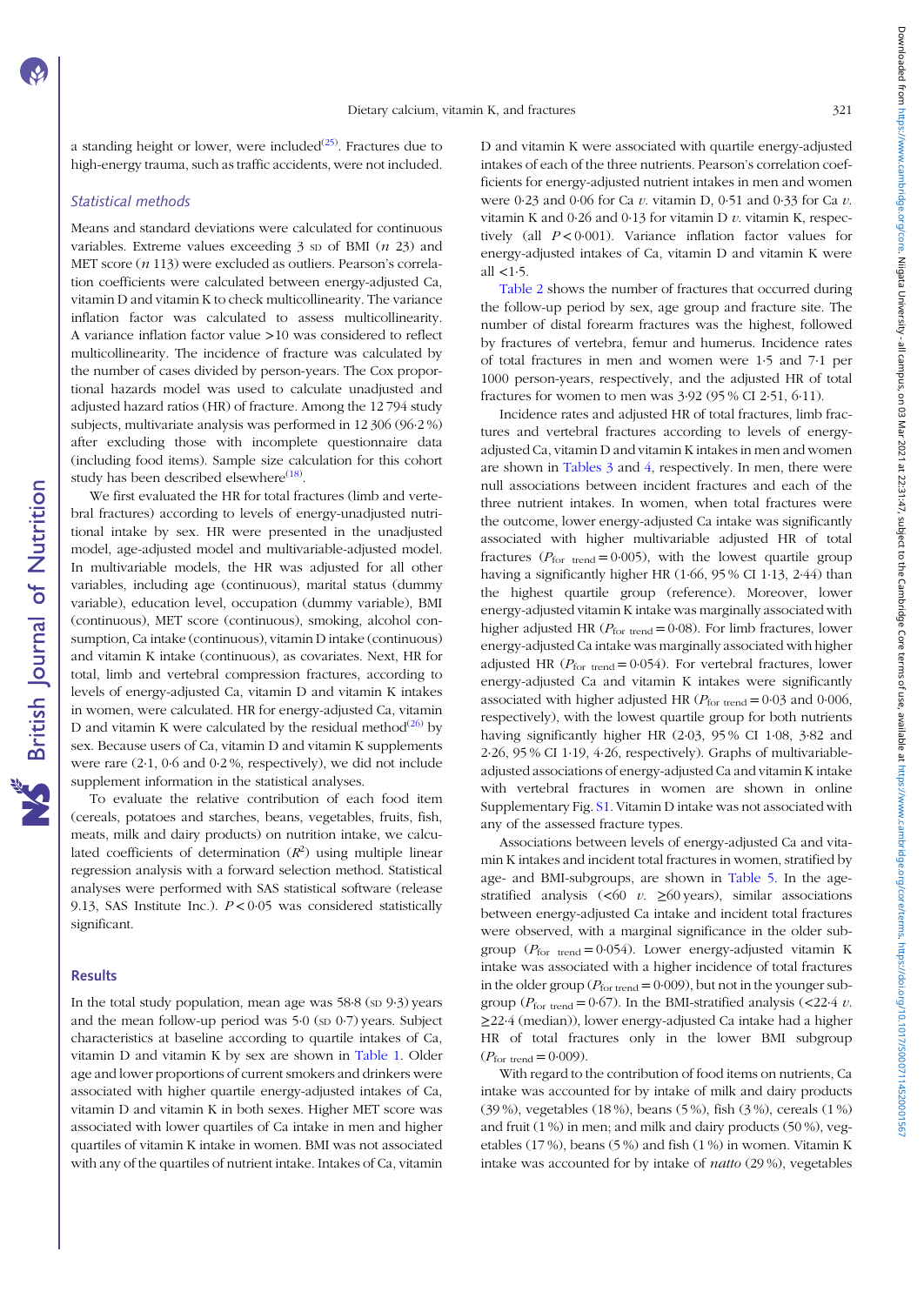**NS** British Journal of Nutrition

# 322 K. Platonova et al.

Table 1. Subject characteristics at baseline according to quartile (Q) energy-adjusted intakes of calcium, vitamin D and vitamin K by sex (Mean values and standard deviations)

|                                |          |                |          | Men (quartile energy-adjusted intake) |                      | Women (quartile energy-adjusted intake) |          |          |        |                        |  |
|--------------------------------|----------|----------------|----------|---------------------------------------|----------------------|-----------------------------------------|----------|----------|--------|------------------------|--|
|                                | Q1       | Q <sub>2</sub> | Q3       | Q4                                    | $P_{\rm for\ trend}$ | Q1                                      | Q2       | Q3       | Q4     | $P_{\text{for trend}}$ |  |
| Ca(n)                          | 1576     | 1575           | 1574     | 1576                                  |                      | 1623                                    | 1624     | 1622     | 1624   |                        |  |
| Age (years)                    |          |                |          |                                       | < 0.001              |                                         |          |          |        | < 0.001                |  |
| Mean                           | 57.1     | 58.8           | $59-6$   | $61 - 7$                              |                      | $56-2$                                  | 57.8     | 59.3     | 60.4   |                        |  |
| SD                             | 9.2      | 9.1            | 9.3      | 8.9                                   |                      | 9.5                                     | 9.4      | 9.0      | 8.9    |                        |  |
| BMI (kg/m <sup>2</sup> )       |          |                |          |                                       | 0.97                 |                                         |          |          |        | 0.24                   |  |
| Mean                           | 23.5     | $23-6$         | 23.8     | 23.5                                  |                      | 22.9                                    | 22.8     | 22.8     | 22.7   |                        |  |
| SD                             | $3-2$    | $3-0$          | $3-0$    | 2.9                                   |                      | $3-5$                                   | $3-3$    | $3-3$    | $3-1$  |                        |  |
| MET score (MET-h/d)            |          |                |          |                                       | < 0.001              |                                         |          |          |        | 0.5                    |  |
| Mean                           | 45.6     | 44.9           | 44.8     | 44.3                                  |                      | 43.4                                    | 43.6     | 43.7     | 43.5   |                        |  |
| SD                             | 7.8      | 7.3            | 7.4      | 7.3                                   |                      | 6.4                                     | $6-3$    | 6.5      | $6-2$  |                        |  |
| Total energy (kcal/d)*†        | 2236     | 2258           | 2193     | 2073                                  | < 0.001              | 1883                                    | 1887     | 1855     | 1802   | < 0.001                |  |
| Ca intake (mg/d)*              | 259      | 394            | 500      | 677                                   | < 0.001              | 350                                     | 488      | 587      | 776    | < 0.001                |  |
| Vitamin D intake $(\mu g/d)^*$ | $5-8$    | 8              | $8-1$    | 7.6                                   | < 0.001              | 7.3                                     | $8-5$    | 8.2      | 7.6    | 0.37                   |  |
| Vitamin K intake (µg/d)*       | 123      | 192            | 228      | 247                                   | < 0.001              | 172                                     | 236      | 271      | 269    | < 0.001                |  |
| Married (%)                    | 78.4     | 83-5           | 81.6     | 84.1                                  | < 0.001              | 79.5                                    | $83 - 7$ | $80 - 8$ | 79.5   | 0.49                   |  |
| University graduates (%)       | $6-6$    | 7.6            | $8-6$    | 12.8                                  | < 0.001              | 1.9                                     | $3-1$    | 2.5      | $3-7$  | 0.01                   |  |
| Manual job (%)                 | 34       | $30-7$         | 31.2     | 24.8                                  | < 0.001              | 17.4                                    | 17.1     | 14.7     | $11-7$ | < 0.001                |  |
|                                | 41.8     | $35-6$         | 29.9     | $25-1$                                | < 0.001              | 12.6                                    | $6-2$    | 4.2      | $5-4$  | < 0.001                |  |
| Current smoker (%)             |          |                |          |                                       |                      | 44.2                                    |          |          |        |                        |  |
| Current drinker (%)            | 90       | 83.1           | 79.5     | 71.8                                  | < 0.001              |                                         | 33.3     | 34.2     | $28-7$ | < 0.001                |  |
| Vitamin D $(n)$                | 1576     | 1574           | 1576     | 1575                                  |                      | 1623                                    | 1623     | 1624     | 1623   |                        |  |
| Age (years)                    |          |                |          |                                       | < 0.001              |                                         |          |          |        | < 0.001                |  |
| Mean                           | 57.8     | 58.9           | 59.5     | $60-8$                                |                      | $56-3$                                  | 57.5     | 58.9     | 61.0   |                        |  |
| SD                             | $9-6$    | 9.1            | 9.4      | $8-8$                                 |                      | $9-7$                                   | 9.5      | 9.0      | $8-5$  |                        |  |
| BMI ( $kg/m2$ )                |          |                |          |                                       | 0.68                 |                                         |          |          |        | 0.64                   |  |
| Mean                           | $23-6$   | 23.5           | $23-6$   | $23-6$                                |                      | 22.9                                    | 22.8     | 22.7     | 22.9   |                        |  |
| SD                             | $3-1$    | 2.9            | $3-0$    | $3-1$                                 |                      | $3-4$                                   | $3-2$    | $3-3$    | $3-2$  |                        |  |
| MET score (MET-h/d)            |          |                |          |                                       | 0.005                |                                         |          |          |        | 0.007                  |  |
| Mean                           | 45.5     | 44.7           | 44.7     | 44.7                                  |                      | 43.4                                    | 43.3     | 43.4     | 44.0   |                        |  |
| SD                             | 7.7      | 7.4            | 7.4      | 7.2                                   |                      | $6-4$                                   | 6.2      | $6-1$    | $6-6$  |                        |  |
| Total energy (kcal/d)*†        | 2162     | 2214           | 2248     | 2105                                  | 0.75                 | 1885                                    | 1834     | 1873     | 1852   | 0.41                   |  |
| Ca intake $(mg/d)^*$           | 370      | 447            | 476      | 465                                   | < 0.001              | 522                                     | 531      | 548      | 542    | 0.16                   |  |
| Vitamin D                      | 2.6      | 6              | 9.7      | 15.9                                  | < 0.001              | $3-5$                                   | $6-2$    | 9.5      | $16-3$ | < 0.001                |  |
| intake $(\mu q/d)^*$           |          |                |          |                                       |                      |                                         |          |          |        |                        |  |
| Vitamin K intake (µg/d)*       | 151      | 195            | 212      | 209                                   | < 0.001              | 218                                     | 228      | 249      | 247    | < 0.001                |  |
| Married (%)                    | 79.6     | 83.4           | 83-2     | 81.4                                  | 0.24                 | 76.8                                    | 81.3     | 82.5     | 83     | < 0.001                |  |
| University graduates (%)       | 7.6      | $9-6$          | $10-7$   | 7.7                                   | 0.65                 | 2.3                                     | $3-3$    | 4.3      | $1-4$  | 0.28                   |  |
| Manual job (%)                 | 33.9     | 30.5           | 29.5     | $26-8$                                | < 0.001              | 15                                      | 14       | $15-3$   | $16-5$ | 0.16                   |  |
| Current smoker (%)             | $38 - 1$ | 32.5           | 32.3     | 29.5                                  | < 0.001              | $10-8$                                  | $6-8$    | 5.3      | $5-6$  | < 0.001                |  |
| Current drinker (%)            | $81 - 7$ | 83.2           | 81.6     | 77.8                                  | 0.003                | $40-6$                                  | 35.3     | 32.1     | 32.3   | < 0.001                |  |
| Vitamin K (n)                  | 1575     | 1576           | 1574     | 1576                                  |                      | 1624                                    | 1622     | 1624     | 1623   |                        |  |
| Age (years)                    |          |                |          |                                       | < 0.001              |                                         |          |          |        | < 0.001                |  |
| Mean                           | 57.1     | 58.0           | $60-0$   | 62.0                                  |                      | $56-0$                                  | 57.6     | 59.1     | 61.0   |                        |  |
| SD                             | 9.5      | 9.2            | $9-1$    | $8-5$                                 |                      | $9-7$                                   | 9.3      | 9.2      | $8-3$  |                        |  |
| BMI ( $kg/m2$ )                |          |                |          |                                       | 0.24                 |                                         |          |          |        | 0.43                   |  |
| Mean                           | $23-6$   | 23.7           | $23-6$   | 23.5                                  |                      | 22.8                                    | 22.7     | 22.9     | 22.8   |                        |  |
| SD                             | $3-1$    | $3-1$          | $3-0$    | 2.7                                   |                      | 3.5                                     | $3-2$    | $3-2$    | 3.3    |                        |  |
| MET score (MET-h/d)            |          |                |          |                                       | 0.31                 |                                         |          |          |        | < 0.001                |  |
| Mean                           | 45.1     | 44.9           | 44.8     | 44.8                                  |                      | 43.2                                    | 43.3     | 43.5     | 44.1   |                        |  |
| SD                             | 7.7      | 7.5            | 7.2      | 7.3                                   |                      | 6.5                                     | $6 - 1$  | $6 - 1$  | $6-6$  |                        |  |
| Total energy (kcal/d)*†        | 2203     | 2332           | 2239     | 1994                                  | < 0.001              | 1825                                    | 1879     | 1877     | 1841   | 0.23                   |  |
| Ca intake (mg/d)*              | 330      | 443            | 479      | 499                                   | < 0.001              | 449                                     | 517      | 565      | 617    | < 0.001                |  |
| Vitamin D intake $(\mu g/d)^*$ | $5-6$    | $8-3$          | $8-8$    | 7.1                                   | < 0.001              | $6-7$                                   | 8.3      | $8-8$    | $8-2$  | < 0.001                |  |
|                                |          |                |          |                                       | < 0.001              |                                         |          |          |        | < 0.001                |  |
| Vitamin K                      | 81       | 163            | 238      | 370                                   |                      | 114                                     | 191      | 276      | 432    |                        |  |
| intake $(\mu g/d)^*$           |          |                |          |                                       |                      |                                         |          |          |        |                        |  |
| Married (%)                    | 77.5     | 82.6           | 84.4     | 83-2                                  | < 0.001              | 79.9                                    | 82       | $80 - 8$ | 80.9   | 0.66                   |  |
| University                     | $6-6$    | $8-6$          | 9.8      | $10-7$                                | < 0.001              | 2.2                                     | $3-4$    | 2.8      | 2.8    | 0.54                   |  |
| graduates (%)                  |          |                |          |                                       |                      |                                         |          |          |        |                        |  |
| Manual job (%)                 | 32.9     | $30-8$         | 28.9     | 28.2                                  | 0.002                | $18-6$                                  | $15-8$   | 13.4     | 13     | < 0.001                |  |
| Current smoker (%)             | 42.9     | 37.6           | 30.3     | $21-6$                                | < 0.001              | 12.1                                    | 7.3      | $5-4$    | $3-6$  | < 0.001                |  |
| Current drinker (%)            | 84       | 83.1           | $80 - 6$ | 76.7                                  | < 0.001              | 41.1                                    | $36-3$   | $33-4$   | 29.5   | < 0.001                |  |

\* Median. †To convert kcal to kJ, multiply by 4·184.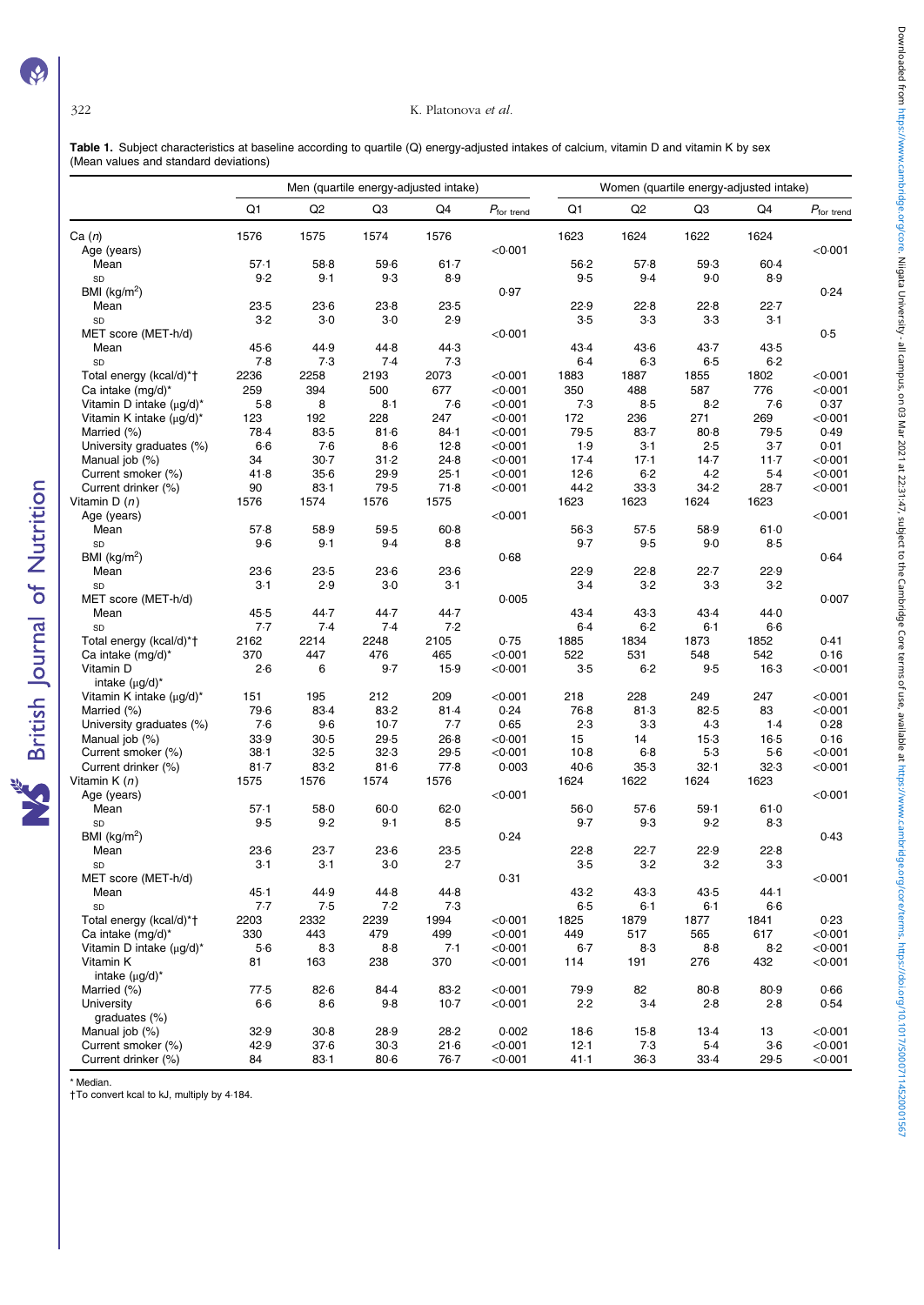|  | Table 2. Number of fractures* occurring during the follow-up period by sex, age group and fracture site |  |
|--|---------------------------------------------------------------------------------------------------------|--|
|  |                                                                                                         |  |

|                             |                         | Men   |           |      |           |       | Women |      |           |       |  |
|-----------------------------|-------------------------|-------|-----------|------|-----------|-------|-------|------|-----------|-------|--|
| <b>Site</b>                 | Age (years) at baseline | <60   | 60-69     | >70  | Sub-total | $60$  | 60-69 | >70  | Sub-total | Total |  |
|                             | Person-years            | 14790 | 861<br>11 | 4963 | 31615     | 16669 | 1626  | 4348 | 32643     | 64258 |  |
| Distal radius or ulna       |                         | 4     | 8         | 3    | 15        | 46    | 54    | 24   | 124       | 139   |  |
| Neck of humerus             |                         |       | 0         | 0    |           | 3     | ິ     | ິ    |           |       |  |
| Neck or trochanter of femur |                         |       | ິ         |      | 5         | 4     | 8     | 5    | 17        | 24    |  |
| Lumbar or thoracic spine    |                         |       | 13        | 12   | 26        | 8     | 43    | 40   | 91        | 117   |  |
| Total                       |                         | 8     | 23        | 16   | 47        | 61    | 107   | 71   | 239       | 286   |  |

\* Fractures caused by high-energy trauma, such as a motor vehicle accident, were excluded.

(22 %), meat  $(4\%)$  and fish  $(1\%)$  in men; and vegetables  $(37\%)$ , natto  $(26\%)$ , meat  $(2\%)$  and fish  $(1\%)$  in women.

#### **Discussion**

In the present study, lower Ca intake was found to be associated with a higher incidence of total fractures and vertebral fractures in women, whereas lower vitamin K intake was associated with a higher incidence of vertebral fractures in women. These findings suggest that lower Ca intake in women is associated with a high incidence of osteoporotic fractures. In contrast, there were null associations between incident fractures and each of the three nutrient intakes in men.

According to a systematic review by Bolland et al.<sup>(8)</sup>, dietary Ca intake is not associated with the risk of fracture $^{(8)}$ . This may be explained by a relatively high Ca intake in Western countries<sup>(8)</sup>, as most of the forty-seven cohort studies included in the review were conducted in Europe or North America; only four cohort studies targeted East Asians (mean Ca intake,  $679 \text{ mg}/d^{(27)}$ ,  $415 \text{ mg/d}^{(9)}$ , 586 mg/d<sup>(11)</sup>, and not described<sup>(10)</sup>). In one of the cohort studies targeting East Asians, Kung et  $al^{(27)}$  followed 1435 Chinese postmenopausal women (mean age, 63·4 years) for 5 years and found that those with dietary Ca intake <400 mg/d had a significantly higher risk of osteoporotic fractures (relative risk = 3·1) than those with Ca intake  $\geq 400$  mg/d. In another cohort study, Nakamura et  $al^{(9)}$  followed 41835 Japanese men and women aged between 40 and 69 years for 10 years and found that lower energy-adjusted Ca intake was significantly associated with a higher incidence of self-reported vertebral fractures, with the lowest quartile of energy-adjusted Ca intake having a significantly higher relative risk (1·9) than that of the highest quartile. The remaining two cohort studies $(10,11)$ failed to detect an association between Ca intake and osteoporotic fractures, partly because Ca intake was not a primary focus of those studies. Thus, the association between dietary Ca intake and osteoporotic fractures in East Asian populations has not been fully clarified; in this respect, the present study provides important findings on this topic.

Ca intake among women in this study was inversely associated with the risk of vertebral fractures, but not with limb fractures. This finding is consistent with that of a randomised controlled trial of Ca supplement use which targeted Japanese peri- and post-menopausal women. That trial found that Ca supplements had an effect on vertebral bone mineral density (BMD), but not on hip  $\text{BMD}^{(28)}$ . Although we cannot fully explain the mechanism underlying the present findings, one potential explanation involves differences in trabecular and cortical BMD. Specifically, while cortical bone BMD begins to decrease at menopause, trabecular BMD begins to decrease before middle age and continues throughout life<sup>(29)</sup>. This suggests that insufficient Ca intake among women early in life may affect trabecular bone-rich vertebra more adversely than cortical bone-rich limb bones.

We found that higher vitamin K intake in women was significantly associated with a lower risk of vertebral fractures and marginally associated with total fractures. Hao *et al.*<sup>(15)</sup> recently conducted a meta-analysis of five cohort and nested case– control studies on the relationship between dietary vitamin K intake and risk of fractures and found the pooled relative ratio of highest  $v$ . lowest dietary vitamin K intake for all fractures to be 0·78 (95 % CI 0·56, 0·99). Our findings are consistent with this. Two Japanese cohort studies<sup> $(17,30)$ </sup> reported that a higher intake of *natto* (fermented soyabeans), high in vitamin  $K<sub>2</sub>$ (phylloquinone), is associated with higher BMD. These two studies support our results. Natto is a popular food also in the Murakami area, and intake of vitamin K in the present population (264 μg/d) was higher than that of cohorts of North American and European studies (mean or median intakes,  $67-169 \mu g/d$ ) $(31-34)$ .

The subgroup analysis by age revealed that the importance of Ca intake did not differ between the younger and older subgroups in women. On the other hand, insufficient vitamin K intake was found to be harmful only in the older  $(\geq 60 \text{ years})$  subgroup, suggesting that vitamin K is especially important for maintaining bone health in older women. These findings may be useful when considering fracture prevention approaches in high-risk populations. However, further investigation will be needed to elucidate underlying mechanisms. In addition, a future study should use a longer follow-up period to clarify the effect of insufficient nutrient intakes in middle-aged people. Subgroup analysis by BMI revealed that insufficient Ca intake was harmful only in the lean  $(BMI < 22.4 \text{ kg/m}^2)$  subgroup, suggesting that sufficient Ca intake should be recommended, especially for lean women with lower food intake.

The estimated Ca intakes according to a validated FFQ in the present population were 442 mg/d in men and 537 mg/d in women (online Supplementary Table [S1\)](https://doi.org/10.1017/S0007114520001567), which were lower compared with the recommended dietary intake for Ca of 650–700 mg/d in the 2015 Dietary Reference Intakes for Japanese<sup>(35)</sup>. In the stratified analysis of Ca intake in women (<537 v. ≥537 mg/day (median)), intake of milk and dairy products accounted for 24 % of Ca intake in the <537 mg/d group, as

Downloaded from https://www.cambridge.org/core. Niigata Universive and as 2023147, subject to the Cambridge Core terms of use, available at https://www.cambridge.org/core/terms. https://org/10/10/7/50007114520001560016 Downloaded from what more the start of the start of the 22:31:47, supject to the Cambridge Core ferms on use, available at https://www.cambridge.org/core/rems.intps://ooi.07/114520011145200111452001114520011145200111452001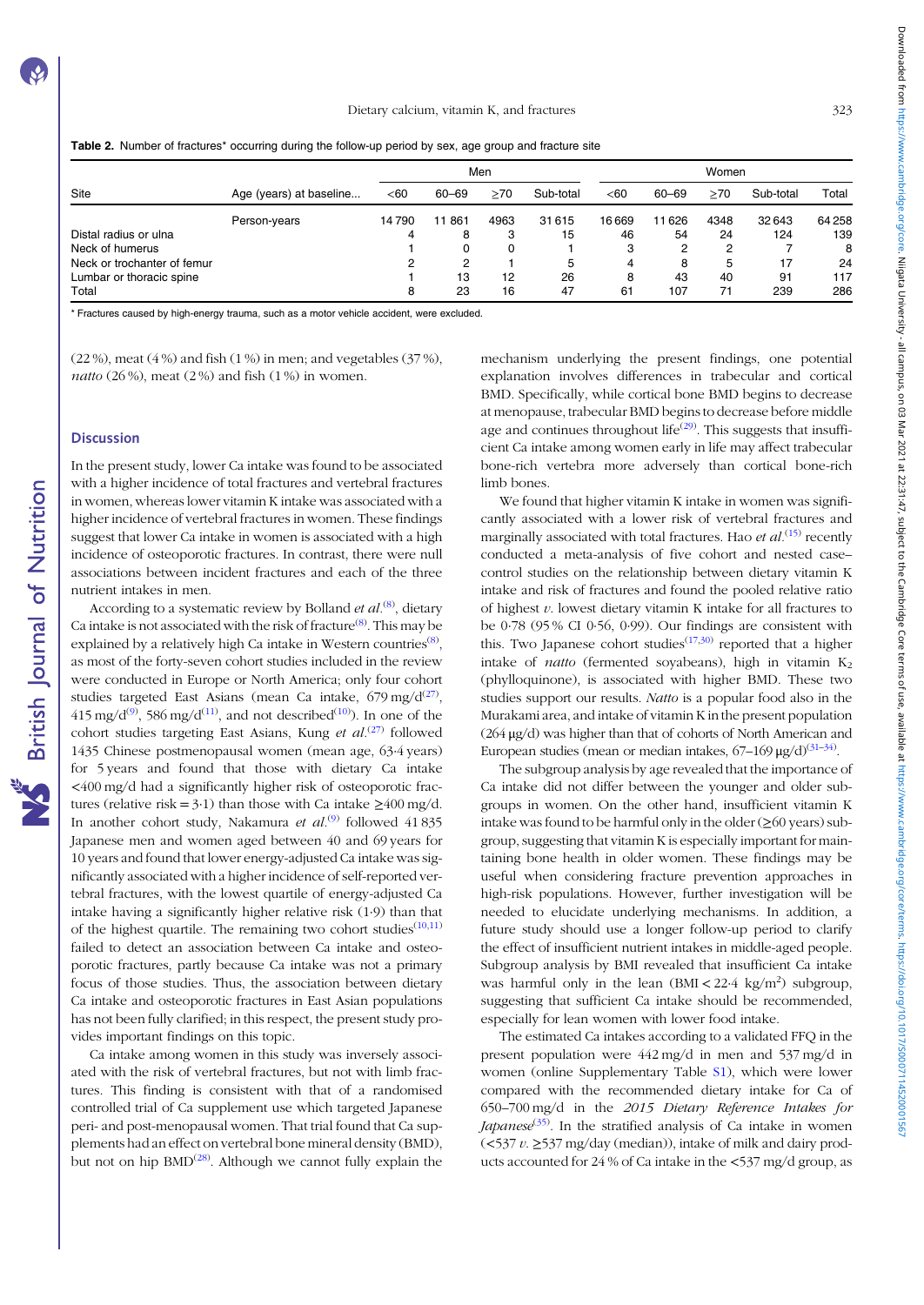# NS<sup>E</sup> **British Journal of Nutrition**

 $324\,$ Table 3. Incidence rates and adjusted hazard ratios (HR) of total fractures, limb fractures and vertebral fractures according to quartiles (Q) of energy-adjusted\* calcium, vitamin D and vitamin K intakes in men (Hazard ratios and 95 % confidence intervals)

| Predictor variables              | Case             | Person-years<br>$(P-Y)$ | Incidence rate<br>$(1000 P-Y)$ | Unadjusted<br>HR | 95% CI     | $P_{\rm for}$ | Age-adjusted<br>HR | 95 % CI    | $P_{\rm for}$<br>trend | Multivariable-<br>adjusted HR+ | 95 % CI    | $P_{\rm for}$ |
|----------------------------------|------------------|-------------------------|--------------------------------|------------------|------------|---------------|--------------------|------------|------------------------|--------------------------------|------------|---------------|
|                                  |                  |                         |                                |                  |            | trend         |                    |            |                        |                                |            | trend         |
| Total fractures as outcome       |                  |                         |                                |                  |            | 0.47          |                    |            | 0.89                   |                                |            | 0.65          |
| Energy-adjusted Ca intake        |                  |                         |                                |                  |            |               |                    | 0.52, 2.43 |                        |                                | 0.51, 3.64 |               |
| 1st Q (n 1576)                   | 12<br>9          | 7941<br>7893            | 1.5<br>$1-1$                   | 0.80<br>0.61     | 0.37, 1.70 |               | 1.13               |            |                        | 1.36<br>0.92                   |            |               |
| 2nd Q (n 1574)                   |                  |                         |                                |                  | 0.26, 1.38 |               | 0.76               | 0.33, 1.74 |                        |                                | 0.38, 2.21 |               |
| 3rd Q (n 1575)                   | 11<br>15         | 7866                    | 1.4                            | 0.74             | 0.34, 1.61 |               | 0.85               | 0.39, 1.85 |                        | 0.88                           | 0.38, 2.02 |               |
| 4th Q (n 1576)                   |                  | 7914                    | 1.9                            | $1$ (ref)        |            |               | 1 (ref)            |            |                        | $1$ (ref)                      |            |               |
| Energy-adjusted vitamin D intake |                  |                         |                                |                  |            | 0.53          |                    |            | 0.88                   |                                |            | 0.63          |
| 1st Q (n 1575)                   | 11               | 7910                    | 1.4                            | 0.72             | 0.33, 1.57 |               | 0.87               | 0.40, 1.90 |                        | 1.08                           | 0.47, 2.50 |               |
| 2nd $Q(n 1576)$                  | 12               | 7931                    | 1.5                            | 0.80             | 0.37, 1.71 |               | 0.91               | 0.43, 1.96 |                        | 1.10                           | 0.50, 2.43 |               |
| 3rd Q (n 1574)                   | 9                | 7888                    | $1-1$                          | 0.60             | 0.26, 1.38 |               | 0.65               | 0.28, 1.48 |                        | 0.62                           | 0.25, 1.57 |               |
| 4th Q (n 1576)                   | 15               | 7885                    | 1.9                            | $1$ (ref)        |            |               | 1 (ref)            |            |                        | $1$ (ref)                      |            |               |
| Energy-adjusted vitamin K intake |                  |                         |                                |                  |            | 0.57          |                    |            | 0.69                   |                                |            | 0.58          |
| 1st Q (n 1576)                   | 11               | 7907                    | 1.4                            | 0.79             | 0.36, 1.73 |               | 1.13               | 1.51, 2.51 |                        | 1.38                           | 0.56, 3.42 |               |
| 2nd Q (n 1574)                   | 11               | 7838                    | 1.4                            | 0.81             | 0.37, 1.79 |               | 1.10               | 0.50, 2.43 |                        | 0.91                           | 0.37, 2.26 |               |
| 3rd Q (n 1576)                   | 11               | 7906                    | 1.4                            | 0.80             | 0.36, 1.75 |               | 0.92               | 0.42, 2.03 |                        | 1.00                           | 0.44, 2.26 |               |
| 4th Q (n 1575)                   | 14               | 7963                    | $1-8$                          | $1$ (ref)        |            |               | 1 (ref)            |            |                        | $1$ (ref)                      |            |               |
| Limb fracture as an outcome      |                  |                         |                                |                  |            |               |                    |            |                        |                                |            |               |
| Energy-adjusted Ca intake        |                  |                         |                                |                  |            | 0.50          |                    |            | 0.68                   |                                |            | 0.62          |
| 1st Q (n 1576)                   | $\sqrt{5}$       | 7951                    | 0.6                            | 0.63             | 0.21, 1.91 |               | 0.73               | 0.24, 2.28 |                        | 1.37                           | 0.35, 5.43 |               |
| 2nd Q (n 1574)                   | $\sqrt{5}$       | 7903                    | 0.6                            | 0.63             | 0.21, 1.92 |               | 0.69               | 0.23, 2.14 |                        | 0.93                           | 0.29, 3.02 |               |
| 3rd Q (n 1575)                   | 3                | 7879                    | 0.4                            | 0.38             | 0.10, 1.42 |               | 0.40               | 0.11, 1.53 |                        | 0.32                           | 0.07, 1.56 |               |
| 4th Q (n 1576)                   | 8                | 7927                    | $\mathbf{1}$                   | $1$ (ref)        |            |               | 1 (ref)            |            |                        | 1 (ref)                        |            |               |
| Energy-adjusted vitamin D intake |                  |                         |                                |                  |            | 0.64          |                    |            | 0.76                   |                                |            | 0.84          |
| 1st Q (n 1575)                   | 6                | 7911                    | 0.8                            | 0.87             | 0.29, 2.58 |               | 0.96               | 0.32, 2.87 |                        | 1.02                           | 0.33, 3.22 |               |
| 2nd $Q(n 1576)$                  | 3                | 7947                    | 0.4                            | 0.43             | 0.11, 1.65 |               | 0.46               | 0.12, 1.77 |                        | 0.45                           | 0.12, 1.77 |               |
| 3rd Q (n 1574)                   | $\overline{5}$   | 7901                    | 0.6                            | 0.72             | 0.23, 2.25 |               | 0.75               | 0.24, 2.36 |                        | 0.62                           | 0.18, 2.14 |               |
| 4th Q (n 1576)                   | $\overline{7}$   | 7901                    | 0.9                            | 1 (ref)          |            |               | 1 (ref)            |            |                        | 1 (ref)                        |            |               |
| Energy-adjusted vitamin K intake |                  |                         |                                |                  |            | 0.94          |                    |            | 0.81                   |                                |            | 0.76          |
| 1st Q (n 1576)                   | $\sqrt{5}$       | 7923                    | 0.6                            | 1.01             | 0.29, 3.50 |               | 1.22               | 0.35, 4.27 |                        | 1.37                           | 0.34, 5.57 |               |
| 2nd Q (n 1574)                   | 5                | 7844                    | 0.6                            | 1.02             | 0.29, 3.51 |               | 1.19               | 0.34, 4.15 |                        | 1.02                           | 0.26, 3.97 |               |
| 3rd Q (n 1576)                   | 6                | 7918                    | 0.8                            | 1.21             | 0.37, 3.96 |               | 1.30               | 0.40, 4.28 |                        | 1.30                           | 0.39, 4.34 |               |
| 4th Q (n 1575)                   | 5                | 7975                    | 0.6                            | $1$ (ref)        |            |               | $1$ (ref)          |            |                        | $1$ (ref)                      |            |               |
| Vertebral fracture as an outcome |                  |                         |                                |                  |            |               |                    |            |                        |                                |            |               |
| Energy-adjusted Ca intake        |                  |                         |                                |                  |            | 0.72          |                    |            | 0.57                   |                                |            | 0.86          |
| 1st Q (n 1576)                   | $\overline{7}$   | 7944                    | 0.9                            | 0.99             | 0.35, 2.83 |               | 1.63               | 0.57, 4.68 |                        | 1.39                           | 0.34, 5.74 |               |
| 2nd Q (n 1574)                   | $\overline{4}$   | 7905                    | 0.5                            | 0.58             | 0.17, 1.98 |               | 0.79               | 0.23, 2.72 |                        | 0.90                           | 0.24, 3.37 |               |
| 3rd Q (n 1575)                   | 8                | 7873                    | $\mathbf{1}$                   | 1.16             | 0.42, 3.19 |               | 1.39               | 0.50, 3.83 |                        | 1.53                           | 0.52, 4.52 |               |
| 4th Q (n 1576)                   | $\overline{7}$   | 7932                    | 0.9                            | $1$ (ref)        |            |               | $1$ (ref)          |            |                        | 1 (ref)                        |            |               |
| Energy-adjusted vitamin D intake |                  |                         |                                |                  |            | 0.68          |                    |            | 0.96                   |                                |            | 0.43          |
| 1st Q (n 1575)                   | $\sqrt{5}$       | 7916                    | 0.6                            | 0.60             | 0.20, 1.85 |               | 0.76               | 0.25, 2.33 |                        | 1.10                           | 0.32, 3.76 |               |
| 2nd Q (n 1576)                   | $\boldsymbol{9}$ | 7938                    | $1-1$                          | 1.12             | 0.43, 2.91 |               | 1.36               | 0.52, 3.51 |                        | 1.99                           | 0.70, 5.68 |               |
| 3rd Q (n 1574)                   | 8                | 7905                    | $\mathbf{1}$                   | 0.50             | 0.15, 1.67 |               | 0.54               | 0.16, 1.80 |                        | 0.60                           | 0.15, 2.43 |               |
| 4th Q (n 1576)                   | 4                | 7895                    | 0.5                            | 1 (ref)          |            |               | $1$ (ref)          |            |                        | 1 (ref)                        |            |               |
| Energy-adjusted vitamin K intake |                  |                         |                                |                  |            | 0.49          |                    |            | 0.78                   |                                |            | 0.71          |
| 1st Q (n 1576)                   | 6                | 7914                    | 0.8                            | 0.66             | 0.24, 1.86 |               | 1.08               | 0.38, 3.06 |                        | 1.37                           | 0.42, 4.50 |               |
| 2nd Q (n 1574)                   | $\,6$            | 7845                    | 0.8                            | 0.70             | 0.25, 1.96 |               | 1.05               | 0.37, 2.96 |                        | 0.78                           | 0.23, 2.68 |               |
| 3rd Q (n 1576)                   | 5                | 7918                    | 0.6                            | 0.56             | 0.19, 1.68 |               | 0.69               | 0.23, 2.07 |                        | 0.75                           | 0.24, 2.33 |               |
| 4th Q (n 1575)                   | 9                | 7977                    | $1-1$                          | $1$ (ref)        |            |               | 1 (ref)            |            |                        | $1$ (ref)                      |            |               |

ref, Reference.

\* Adjusted by residual method.

† Adjusted for intake of the other two nutrients, age, marital status, education level, occupation, BMI, MET score, smoking and drinking.

Tobaded from http://www.cambridge.org/core.Nigata University - all cangus, 0n 03 231:47, subject to the Cambidge Core termo en 03 29:31:47, supposition as thus of the Cambidge Core termo bindina, and highal of the Cambidge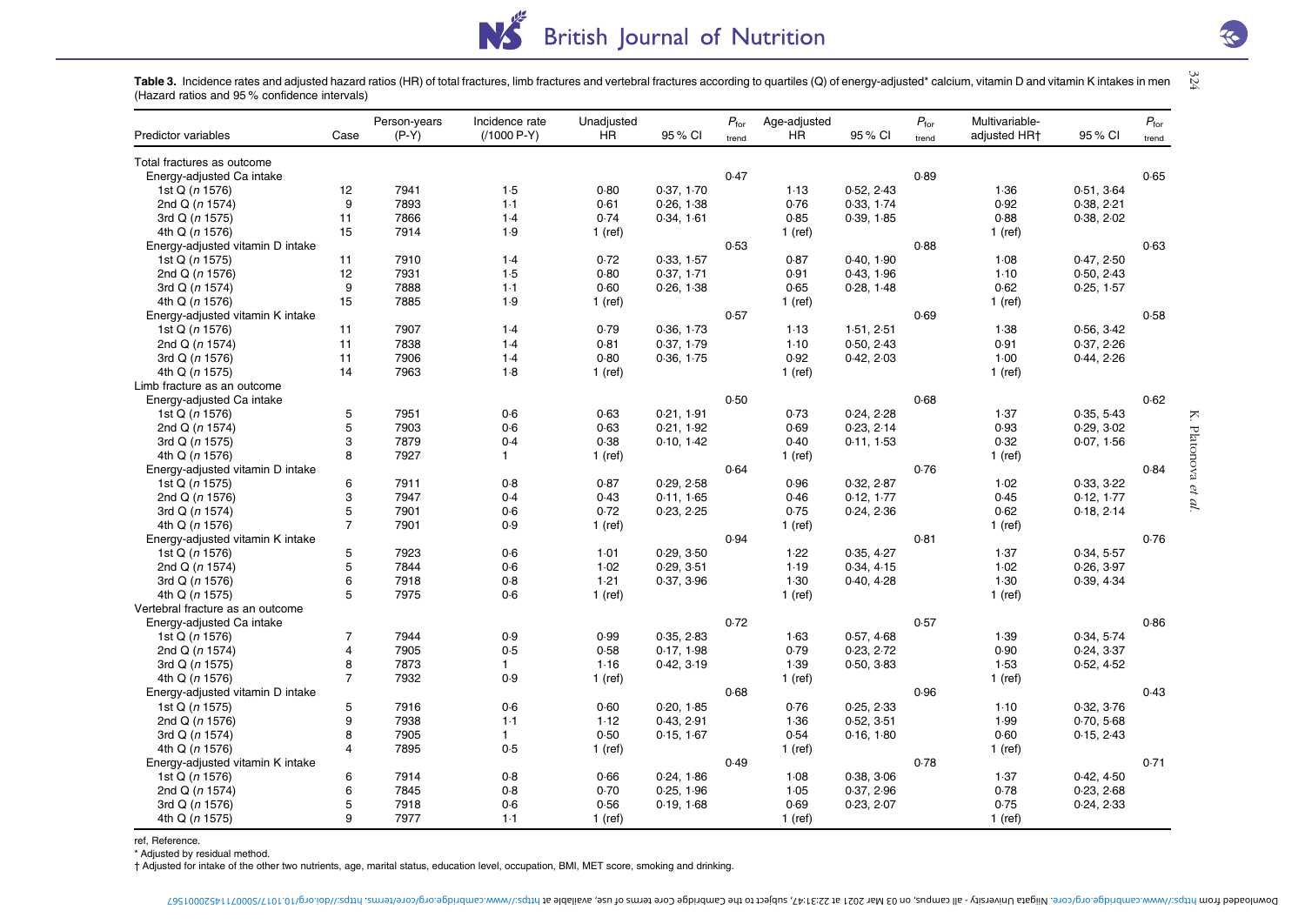# NS. British Journal of Nutrition

Table 4. Incidence rates and adjusted hazard ratios (HR) of total fractures, limb fractures and vertebral fractures according to levels of energy-adjusted\* calcium, vitamin D and vitamin K intakes in women (Hazard ratios and 95 % confidence intervals)

|                                  |      | Person-years | Incidence        | Unadjusted |            |                        | Age-adjusted |            |                        | Multivariable |            |                        |
|----------------------------------|------|--------------|------------------|------------|------------|------------------------|--------------|------------|------------------------|---------------|------------|------------------------|
| Predictor variables              | Case | $(P-Y)$      | rate (/1000 P-Y) | HR         | 95 % CI    | $P_{\text{for trend}}$ | <b>HR</b>    | 95 % CI    | $P_{\text{for trend}}$ | adjusted HR+  | 95 % CI    | $P_{\text{for trend}}$ |
| Total fractures as outcome       |      |              |                  |            |            |                        |              |            |                        |               |            |                        |
| Energy-adjusted Ca intake        |      |              |                  |            |            | 0.06                   |              |            | < 0.001                |               |            | 0.005                  |
| 1st Q (n 1623)                   | 70   | 8127         | $8-6$            | 1.33       | 0.93, 1.89 |                        | 1.73         | 1.21, 2.47 |                        | 1.66          | 1.13, 2.44 |                        |
| 2nd Q (n 1624)                   | 60   | 8161         | 7.4              | 1.17       | 0.81, 1.69 |                        | 1.40         | 0.97, 2.02 |                        | 1.38          | 0.94, 2.01 |                        |
| 3rd Q (n 1622)                   | 48   | 8168         | 5.9              | 0.94       | 0.64, 1.39 |                        | 1.04         | 0.70, 1.53 |                        | 1.02          | 0.68, 1.53 |                        |
| 4th Q (n 1624)                   | 54   | 8187         | $6-6$            | $1$ (ref)  |            |                        | 1 (ref)      |            |                        | 1 (ref)       |            |                        |
| Energy-adjusted vitamin D intake |      |              |                  |            |            | 0.90                   |              |            | 0.21                   |               |            | 0.36                   |
| 1st Q (n 1623)                   | 67   | 8126         | $8-2$            | 1.03       | 0.74, 1.45 |                        | 1.34         | 0.95, 1.88 |                        | 1.31          | 0.91, 1.86 |                        |
| 2nd Q (n 1623)                   | 43   | 8162         | $5-3$            | 0.63       | 0.43, 0.92 |                        | 0.75         | 0.51, 1.10 |                        | 0.74          | 0.49, 1.10 |                        |
| 3rd Q (n 1624)                   | 52   | 8181         | 6.4              | 0.75       | 0.52, 1.07 |                        | 0.87         | 0.61, 1.25 |                        | 0.93          | 0.65, 1.35 |                        |
| 4th Q (n 1623)                   | 70   | 8174         | $8-6$            | $1$ (ref)  |            |                        | $1$ (ref)    |            |                        | 1 (ref)       |            |                        |
| Energy-adjusted vitamin K intake |      |              |                  |            |            | 0.23                   |              |            | 0.01                   |               |            | 0.08                   |
| 1st Q (n 1624)                   | 62   | 8104         | 7.7              | 1.17       | 0.82, 1.69 |                        | 1.51         | 1.05, 2.17 |                        | 1.32          | 0.89, 1.96 |                        |
| 2nd Q (n 1622)                   | 63   | 8150         | 7.7              | 1.14       | 0.80, 1.64 |                        | 1.33         | 0.93, 1.92 |                        | 1.25          | 0.85, 1.83 |                        |
| 3rd Q (n 1624)                   | 51   | 8175         | $6 - 2$          | 0.92       | 0.63, 1.34 |                        | 0.99         | 0.68, 1.44 |                        | 0.94          | 0.64, 1.40 |                        |
| 4th Q (n 1623)                   | 56   | 8214         | $6-8$            | $1$ (ref)  |            |                        | 1 (ref)      |            |                        | $1$ (ref)     |            |                        |
| Limb fracture as an outcome      |      |              |                  |            |            |                        |              |            |                        |               |            |                        |
| Energy-adjusted Ca intake        |      |              |                  |            |            | 0.24                   |              |            | 0.04                   |               |            | 0.054                  |
| 1st Q (n 1623)                   | 41   | 8176         | 5                | 1.17       | 0.75, 1.82 |                        | 1.42         | 0.91, 2.23 |                        | 1.48          | 0.91, 2.40 |                        |
| 2nd Q (n 1624)                   | 41   | 8185         | 5                | 1.15       | 0.74, 1.80 |                        | 1.30         | 0.83, 2.02 |                        | 1.28          | 0.81, 2.03 |                        |
| 3rd Q (n 1622)                   | 27   | 8196         | $3-3$            | 0.75       | 0.46, 1.24 |                        | 0.81         | 0.49, 1.33 |                        | 0.83          | 0.50, 1.38 |                        |
|                                  | 38   | 8217         | 4.6              |            |            |                        |              |            |                        |               |            |                        |
| 4th Q (n 1624)                   |      |              |                  | $1$ (ref)  |            | 0.66                   | $1$ (ref)    |            | 0.24                   | 1 (ref)       |            | 0.34                   |
| Energy-adjusted vitamin D intake |      |              | 5.4              |            |            |                        |              | 0.83, 1.96 |                        |               | 0.80, 1.94 |                        |
| 1st Q (n 1623)                   | 44   | 8158         |                  | 1.07       | 0.70, 1.64 |                        | 1.28         |            |                        | 1.24          |            |                        |
| 2nd Q (n 1623)                   | 32   | 8189         | 3.9              | 0.73       | 0.46, 1.15 |                        | 0.81         | 0.51, 1.29 |                        | 0.81          | 0.50, 1.30 |                        |
| 3rd Q (n 1624)                   | 29   | 8215         | $3-5$            | 0.65       | 0.40, 1.04 |                        | 0.72         | 0.44, 1.15 |                        | 0.74          | 0.46, 1.20 |                        |
| 4th Q (n 1623)                   | 42   | 8211         | $5-1$            | 1 (ref)    |            |                        | 1 (ref)      |            |                        | 1 (ref)       |            |                        |
| Energy-adjusted vitamin K intake |      |              |                  |            |            | 0.98                   |              |            | 0.42                   |               |            | 0.77                   |
| 1st Q (n 1624)                   | 35   | 8153         | $4-3$            | 0.94       | 0.59, 1.48 |                        | 1.11         | 0.70, 1.76 |                        | 1.00          | 0.60, 1.64 |                        |
| 2nd Q (n 1622)                   | 40   | 8188         | 4.9              | 1.05       | 0.68, 1.64 |                        | 1.19         | 0.76, 1.85 |                        | 1.13          | 0.71, 1.81 |                        |
| 3rd Q (n 1624)                   | 33   | 8206         | $\overline{4}$   | 0.84       | 0.53, 1.34 |                        | 0.88         | 0.56, 1.41 |                        | 0.88          | 0.55, 1.42 |                        |
| 4th Q (n 1623)                   | 39   | 8227         | 4.7              | $1$ (ref)  |            |                        | $1$ (ref)    |            |                        | 1 (ref)       |            |                        |
| Vertebral fracture as an outcome |      |              |                  |            |            |                        |              |            |                        |               |            |                        |
| Energy-adjusted Ca intake        |      |              |                  |            |            | 0.10                   |              |            | 0.003                  |               |            | 0.03                   |
| 1st Q (n 1623)                   | 30   | 8191         | $3-7$            | 1.69       | 0.94, 3.03 |                        | 2.49         | 1.38, 4.50 |                        | 2.03          | 1.08, 3.82 |                        |
| 2nd Q (n 1624)                   | 21   | 8252         | 2.5              | 1.18       | 0.63, 2.22 |                        | 1.57         | 0.83, 2.95 |                        | 1.52          | 0.80, 2.89 |                        |
| 3rd Q (n 1622)                   | 22   | 8230         | 2.7              | 1.27       | 0.68, 2.38 |                        | 1.50         | 0.80, 2.80 |                        | 1.39          | 0.72, 2.66 |                        |
| 4th Q (n 1624)                   | 18   | 8238         | 2.2              | 1 (ref)    |            |                        | 1 (ref)      |            |                        | 1 (ref)       |            |                        |
| Energy-adjusted vitamin D intake |      |              |                  |            |            | 0.55                   |              |            | 0.57                   |               |            | 0.75                   |
| 1st Q (n 1623)                   | 26   | 8213         | $3-2$            | 1.00       | 0.58.1.71  |                        | 1.44         | 0.84, 2.48 |                        | 1.41          | 0.79, 2.50 |                        |
| 2nd Q (n 1623)                   | 12   | 8226         | 1.5              | 0.45       | 0.23, 0.88 |                        | 0.57         | 0.29, 1.12 |                        | 0.52          | 0.25, 1.08 |                        |
| 3rd Q (n 1624)                   | 24   | 8228         | 2.9              | 0.88       | 0.51, 1.51 |                        | 1.12         | 0.65, 1.94 |                        | 1.24          | 0.71, 2.19 |                        |
| 4th Q (n 1623)                   | 29   | 8244         | $3-5$            | $1$ (ref)  |            |                        | 1 (ref)      |            |                        | 1 (ref)       |            |                        |
| Energy-adjusted vitamin K intake |      |              |                  |            |            | 0.03                   |              |            | < 0.001                |               |            | 0.006                  |
| 1st Q (n 1624)                   | 30   | 8159         | $3-7$            | 1.86       | 1.04, 3.36 |                        | 2.62         | 1.46, 4.72 |                        | 2.26          | 1.19, 4.26 |                        |
| 2nd Q (n 1622)                   | 24   | 8227         | 2.9              | 1.39       | 0.76, 2.57 |                        | 1.67         | 0.90, 3.10 |                        | 1.48          | 0.77, 2.85 |                        |
| 3rd Q $(n 1624)$                 | 19   | 8232         | 2.3              | 1.13       | 0.59, 2.16 |                        | 1.21         | 0.64, 2.31 |                        | 1.05          | 0.53, 2.08 |                        |
| 4th Q (n 1623)                   | 18   | 8292         | 2.2              | $1$ (ref)  |            |                        | $1$ (ref)    |            |                        | $1$ (ref)     |            |                        |

Q, quartile; ref, reference.

\* Adjusted by residual method.

† Adjusted for intake of the other two nutrients, age, marital status, education level, occupation, BMI, MET score, smoking and drinking.

Dietary calcium, vitamin K, and fractures  $325$ 325

Dietary calcium, vitamin K, and fractures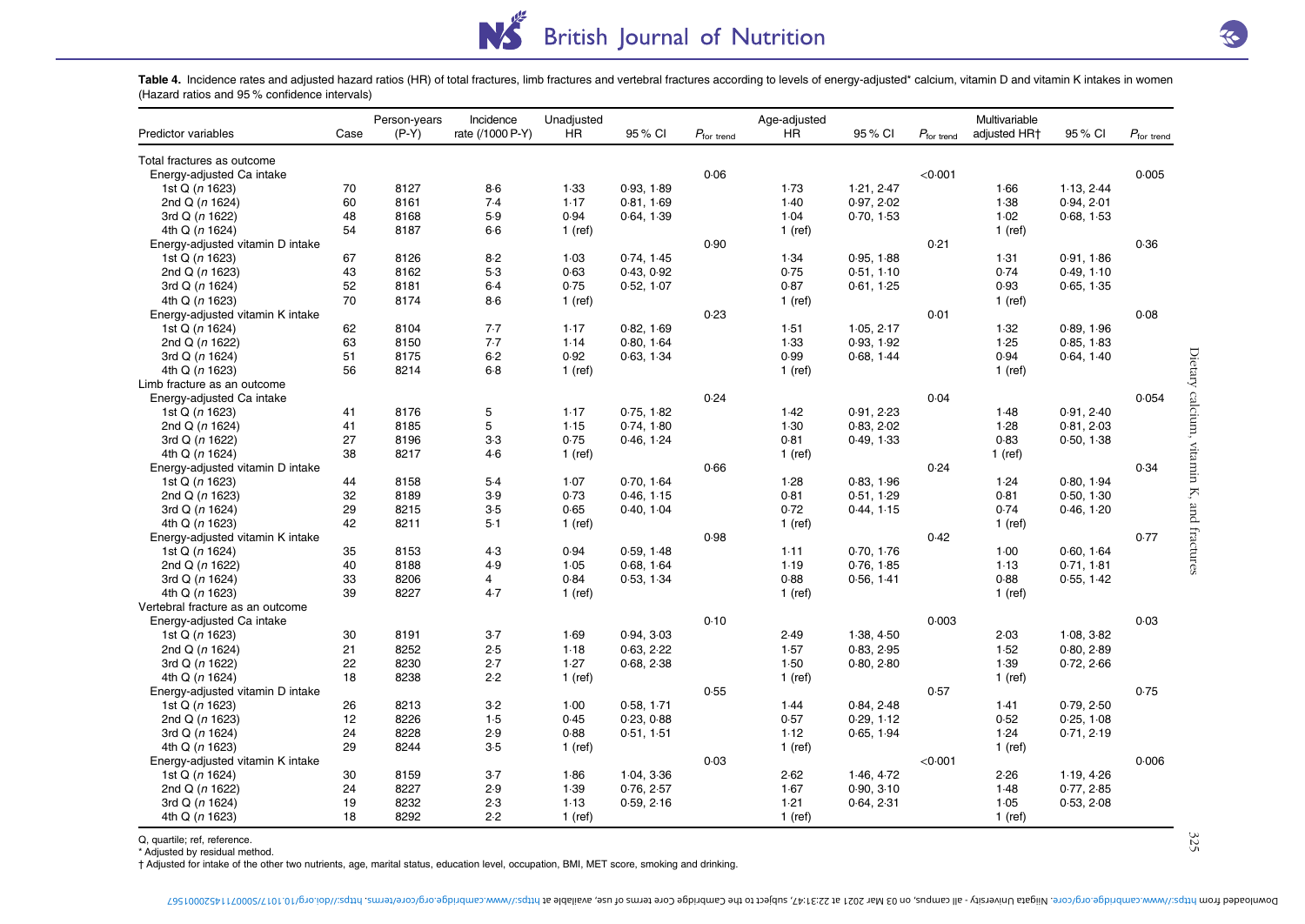**S** British Journal of Nutrition

#### 326 K. Platonova et al.

Table 5. Incidence rates and adjusted hazard ratios (HR) of total fractures according to quartiles (Q) of energy-adjusted\* calcium and vitamin K intakes in women by age and BMI

(Hazard ratios and 95 % confidence intervals)

| Predictor variables                        | Case | Person-years<br>$(P-Y)$ | Incidence rate<br>$(1000 P-Y)$ | Unadjusted<br><b>HR</b> | 95 % CI    | $P_{\text{for trend}}$ | Multivariable<br>adjusted HR+ | 95 % CI    | $P_{\text{for trend}}$ |
|--------------------------------------------|------|-------------------------|--------------------------------|-------------------------|------------|------------------------|-------------------------------|------------|------------------------|
| Age $<$ 60 years old<br>Energy-adjusted Ca |      |                         |                                |                         |            | 0.17                   |                               |            | 0.16                   |
| intake                                     |      |                         |                                |                         |            |                        |                               |            |                        |
| 1st Q (n 824)                              | 18   | 4159                    | 4.3                            | 1.40                    | 0.69, 2.86 |                        | 1.53                          | 0.70, 3.35 |                        |
| 2nd Q (n 824)                              | 18   | 4171                    | 4.3                            | 1.46                    | 0.72, 3.00 |                        | 1.44                          | 0.69, 3.04 |                        |
| 3rd Q (n 824)                              | 11   | 4160                    | 2.6                            | 0.80                    | 0.36, 1.78 |                        | 0.82                          | 0.36, 1.86 |                        |
| 4th Q (n 824)                              | 13   | 4178                    | $3-1$                          | $1$ (ref)               |            |                        | $1$ (ref)                     |            |                        |
| Energy-adjusted                            |      |                         |                                |                         |            | 0.97                   |                               |            | 0.67                   |
| vitamin K intake                           |      |                         |                                |                         |            |                        |                               |            |                        |
| 1st Q (n 824)                              | 11   | 4145                    | 2.7                            | 0.83                    | 0.38, 1.81 |                        | 0.66                          | 0.28, 1.57 |                        |
| 2nd Q $(n 824)$                            | 19   | 4160                    | $4-6$                          | 1.35                    | 0.69, 2.66 |                        | 1.17                          | 0.58, 2.34 |                        |
| 3rd Q (n 824)                              | 14   | 4185                    | $3-3$                          | 0.93                    | 0.45, 1.91 |                        | 0.73                          | 0.34, 1.54 |                        |
| 4th Q (n 824)                              | 16   | 4180                    | $3-8$                          | $1$ (ref)               |            |                        | $1$ (ref)                     |            |                        |
| Age $\geq 60$ years old                    |      |                         |                                |                         |            |                        |                               |            |                        |
| Energy-adjusted Ca<br>intake               |      |                         |                                |                         |            | 0.02                   |                               |            | 0.055                  |
| 1st Q (n 799)                              | 53   | 3957                    | $13-4$                         | 1.53                    | 1.00, 2.33 |                        | 1.44                          | 0.92, 2.26 |                        |
| 2nd $Q(n800)$                              | 49   | 3987                    | 12.3                           | 1.40                    | 0.92, 2.15 |                        | 1.39                          | 0.89, 2.16 |                        |
| 3rd Q (n 799)                              | 33   | 4021                    | $8-2$                          | 0.98                    | 0.61, 1.58 |                        | 1.01                          | 0.62, 1.64 |                        |
| 4th Q (n 799)                              | 37   | 4011                    | 9.2                            | $1$ (ref)               |            |                        | $1$ (ref)                     |            |                        |
| Energy-adjusted<br>vitamin K intake        |      |                         |                                |                         |            | 0.006                  |                               |            | 0.009                  |
| 1st Q (n 800)                              | 62   | 3932                    | $15-8$                         | 1.79                    | 1.18, 2.71 |                        | 1.84                          | 1.16, 2.90 |                        |
| 2nd Q (n 799)                              | 38   | 4001                    | 9.5                            | 1.01                    | 0.63, 1.61 |                        | 1.03                          | 0.63, 1.68 |                        |
| 3rd Q (n 799)                              | 37   | 4000                    | 9.3                            | 1.06                    | 0.66, 1.68 |                        | 1.12                          | 0.69, 1.81 |                        |
| 4th Q (n 799)                              | 35   | 4038                    | $8-7$                          | $1$ (ref)               |            |                        | 1 (ref)                       |            |                        |
| BMI < 22.4 (kg/m <sup>2</sup> ) $\ddagger$ |      |                         |                                |                         |            |                        |                               |            |                        |
| Energy-adjusted Ca<br>intake               |      |                         |                                |                         |            | 0.047                  |                               |            | 0.009                  |
| 1st Q $(n 816)$                            | 20   | 4080                    | 4.9                            | 1.75                    | 1.01, 3.03 |                        | 2.13                          | 1.18, 3.83 |                        |
| 2nd $Q(n 816)$                             | 28   | 4097                    | $6-8$                          | 1.61                    | 0.92, 2.82 |                        | 1.95                          | 1.10, 3.47 |                        |
| 3rd $Q(n 816)$                             | 32   | 4116                    | 7.8                            | 1.44                    | 0.81, 2.56 |                        | 1.65                          | 0.92, 2.97 |                        |
| 4th Q (n 816)                              | 35   | 4101                    | 8.5                            | $1$ (ref)               |            |                        | $1$ (ref)                     |            |                        |
| Energy-adjusted                            |      |                         |                                |                         |            | 0.47                   |                               |            | 0.20                   |
| vitamin K intake                           |      |                         |                                |                         |            |                        |                               |            |                        |
| 1st $Q(n816)$                              | 31   | 4082                    | 7.6                            | 1.18                    | 0.71, 1.98 |                        | 1.40                          | 0.79, 2.48 |                        |
| 2nd $Q(n 816)$                             | 30   | 4106                    | 7.3                            | 1.12                    | 0.67, 1.89 |                        | 1.25                          | 0.71, 2.18 |                        |
| 3rd $Q(n 816)$                             | 27   | 4080                    | $6-6$                          | 1.02                    | 0.60, 1.74 |                        | 1.05                          | 0.60, 1.84 |                        |
| 4th Q (n 816)                              | 27   | 4124                    | 6.5                            | $1$ (ref)               |            |                        | $1$ (ref)                     |            |                        |
| BMI $\geq$ 22.4 (kg/m <sup>2</sup> )‡      |      |                         |                                |                         |            |                        |                               |            |                        |
| Energy-adjusted Ca                         |      |                         |                                |                         |            | 0.54                   |                               |            | 0.18                   |
| intake                                     |      |                         |                                |                         |            |                        |                               |            |                        |
| 1st Q (n 807)                              | 34   | 4046                    | $8-4$                          | 1.06                    | 0.66, 1.71 |                        | 1.34                          | 0.78, 2.31 |                        |
| 2nd Q (n 807)                              | 29   | 4060                    | 7.1                            | 0.97                    | 0.59, 1.61 |                        | 1.15                          | 0.68, 1.93 |                        |
| 3rd Q (n 808)                              | 20   | 4059                    | 4.9                            | 0.64                    | 0.37, 1.12 |                        | 0.70                          | 0.39, 1.25 |                        |
| 4th Q (n 807)                              | 34   | 4085                    | 8.3                            | $1$ (ref)               |            |                        | 1 (ref)                       |            |                        |
| Energy-adjusted                            |      |                         |                                |                         |            | 0.34                   |                               |            | 0.20                   |
| vitamin K intake                           |      |                         |                                |                         |            |                        |                               |            |                        |
| 1st Q (n 808)                              | 28   | 4026                    | $\overline{7}$                 | 1.04                    | 0.62, 1.74 |                        | 1.15                          | 0.66, 2.03 |                        |
| 2nd $Q(n806)$                              | 39   | 4028                    | 9.7                            | 1.37                    | 0.85, 2.21 |                        | 1.48                          | 0.89, 2.46 |                        |
| 3rd $Q(n807)$                              | 20   | 4105                    | 4.9                            | 0.68                    | 0.38, 1.19 |                        | 0.66                          | 0.37, 1.19 |                        |
| 4th Q $(n 808)$                            | 30   | 4092                    | 7.3                            | $1$ (ref)               |            |                        | $1$ (ref)                     |            |                        |
|                                            |      |                         |                                |                         |            |                        |                               |            |                        |

ref, Reference.

\* Adjusted by residual method.

† Adjusted for intake of the other nutrient (energy-adjusted Ca or vitamin K), energy-adjusted vitamin D, age, marital status, education level, occupation, BMI, MET score, smoking and drinking.

‡ Median.

compared with  $68\%$  in the  $\geq 537$  mg/d group (data not shown). These findings can be interpreted as an indication that women with low Ca intake do not consume much milk/dairy products. In this regard, higher intakes of milk and dairy products as well as adequate Ca supplements may be helpful, especially in women with low Ca intake.

We did not find a significant association between vitamin D intake and fractures, although a number of studies have shown that a low level of vitamin D, as reflected by blood 25-hydroxyvitamin D concentration, is a risk factor for osteoporotic fracture<sup>(36)</sup>. Blood 25-hydroxyvitamin D is provided not only by dietary vitamin D but also vitamin D that is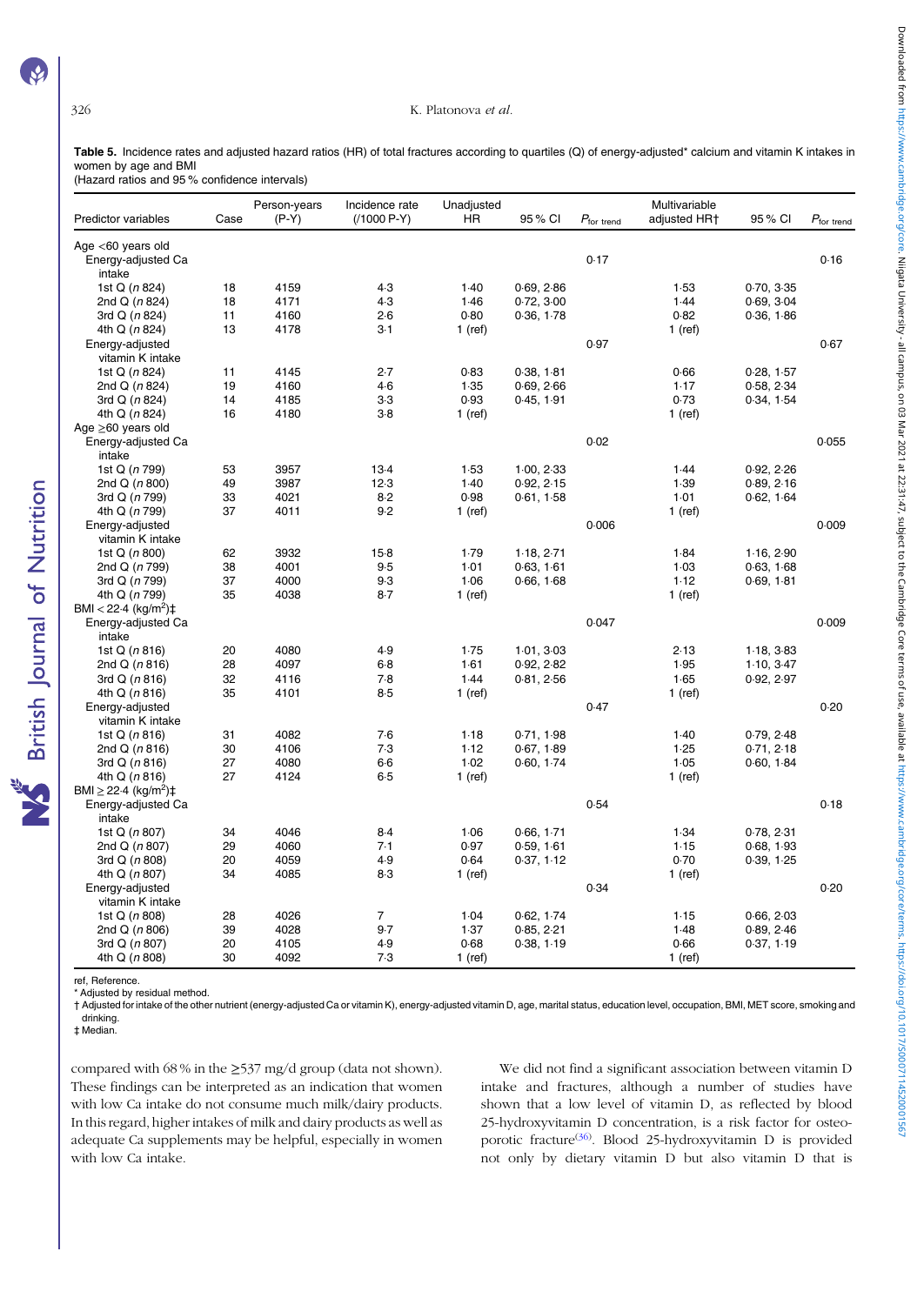biosynthesised in the skin by sunlight. Thus, dietary vitamin D intake may contribute less to vitamin D status in the body than vitamin D biosynthesis in the skin.

The present study has several strengths. First, the study had a large sample size, which enabled us to set osteoporotic fractures as the outcome and identify risk factors in an early-stage female elderly population (mean age, 58 years). Second, we determined all cases of osteoporotic fractures from relevant medical facilities with accurate diagnoses. Third, nutritional intake was assessed using a validated FFQ. Finally, this is the first large-scale cohort study targeting an East Asian population, which had a diet of low Ca and high vitamin K.

The present study also has some limitations worth noting. First, fracture incidence in men was much lower than that in women. Thus, we were unable to identify risk factors for men due to the smaller sample size. Second, lifestyle information, including dietary intake, was based on self-report, and thus misclassification bias may have occurred. If the misclassification was non-differential, the strength of the association between predictors and outcomes would be underestimated. Third, there were missing questionnaire data (3·8 %), which were not included in the multivariable analyses. This may have led to selection bias and potentially affected the adjusted HR. Fourth, vertebral fractures assessed in the present study were symptomatic, and thus our findings cannot be generalised to asymptomatic vertebral fractures. Finally, as this was an observational study, unknown confounders may have affected our results. A future study to address these limitations is warranted.

In conclusion, lower intakes of dietary Ca and vitamin K are independent lifestyle-related risk factors associated with osteoporotic fractures in middle-aged and elderly Japanese women. This association was robust for vertebral compression fractures, but not for osteoporotic limb fractures. These associations were not observed in men and thus should be re-examined with a longer follow-up period.

# Acknowledgements

The authors acknowledge the Murakami Public Health Centre, Murakami City, Sekikawa Village, and Awashimaura Village for their valuable support in data collection. We also thank Murakami General Hospital, Sakamachi Hospital, Sanpoku Tokushukai Hospital, Sasaki Orthopaedic Clinic, Takahashi Orthopaedic Clinic and Arakawa Chuo Clinic in Murakami City, Nakajo Chuo Hospital in Tainai City, and Tsuruoka Municipal Shonai Hospital in Tsuruoka City for follow-up data collection.

This work was supported by JSPS KAKENHI grant numbers JP23249035 and JP23790708 and the National Cancer Center Research and Development Fund (23-A31(toku)) (since 2010).

K. P. and K. N. formulated the research question. K. P., Y. W., K. Ki., K. Ka., K. W., A. S. and K. N. designed the study. K. Ki., R. T., T. S., A. T., R. K., R. O., S. T., M. I., A. S., O. Y. and K. N. contributed to data collection. K. P. and K. N. analysed the data and wrote the first draft of the paper. All authors participated in interpretation of the data and approved the final version.

The authors have no conflicts of interest to report.

#### Supplementary material

For supplementary material/s referred to in this article, please visit <https://doi.org/10.1017/S0007114520001567>

#### References

- 1. Consensus Development Conference (1994) Diagnosis, prophylaxis, and treatment of osteoporosis. Am J Med 94, 646-650.
- 2. Lips P & vanSchoor NM (2005) Quality of life in patients with osteoporosis. Osteoporos Int 16, 447–455.
- 3. Caliri A, De Filippis L, Bagnato GL, et al. (2007) Osteoporotic fractures: mortality and quality of life. Panminerva Med 49, 21–27.
- 4. Bliuc D & Center JR (2016) Determinants of mortality risk following osteoporotic fractures. Curr Opin Rheumatol 28, 413–419.
- 5. Moriwaki K & Kamae I (2009) Socioeconomic aspect of osteoporosis: burden of illness research for osteoporosis.  $\emph{lpn}$ J Geriatr 46, 286-298 (in Japanese).
- 6. Heaney RP (2006) Calcium in systemic human health. In Calcium in Human Health, pp. 313–317 [CM Weaver and RP Heaney, editors]. Totowa, NJ: Human Press.
- 7. Balk EM, Adam GP, Langberg VN, et al. (2017) Global dietary calcium intake among adults: a systematic review. Osteoporos Int 28, 3315–3324.
- 8. Bolland MJ, Leung W, Tai V, et al. (2015) Calcium intake and risk of fracture: systematic review. BMJ 351, h4580.
- 9. Nakamura K, Kurahashi N, Ishihara J, et al. (2009) Calcium intake and the 10-year incidence of self-reported vertebral fractures in women and men: the Japan Public Health Centre-based Prospective Study. Br J Nutr 101, 285-294.
- 10. Koh WP, Wu AH, Wang R, et al. (2009) Gender-specific associations between soy and risk of hip fracture in the Singapore Chinese Health Study. Am J Epidemiol 170, 901–909.
- 11. Nakamura K, Saito T, Oyama M, et al. (2011) Vitamin D sufficiency is associated with low incidence of limb and vertebral fractures in community-dwelling elderly Japanese women: the Muramatsu Study. Osteoporos Int 22, 97-103.
- 12. Kong SH, Kim JH, Hong AR, et al. (2017) Dietary calcium intake and risk of cardiovascular disease, stroke, and fracture in a population with low calcium intake.  $Am J Clin Nutr$  **106**, 27–34.
- 13. Whiting SJ & Calvo MS (2011) Nutrition and lifestyle effects on vitamin D status. In Vitamin D, 3rd ed., pp. 979–1008 [D Feldman, JW Pike and JS Adams, editors]. Boston, MA: Elsevier Academic Press.
- 14. Palermo A, Tuccinardi D, Onofrio LD, et al. (2017) Vitamin K and osteoporosis: myth or reality? Metabolism 70, 57–71.
- 15. Hao G, Zhang B, Gu M, et al. (2017) Vitamin K intake and the risk of fractures: a meta-analysis. Medicine (Baltimore) 96, e6725.
- 16. Nakamura K, Nashimoto M, Okuda Y, et al. (2002) Fish as a major source of vitamin D in the Japanese diet. Nutrition 18, 415–416.
- 17. Fujita Y, Iki M, Tamaki J, et al. (2012) Association between vitamin K intake from fermented soybeans, natto, and bone mineral density in elderly Japanese men: the Fujiwara-kyo Osteoporosis Risk in Men (FORMEN) study. Osteoporos Int 23, 705–714.
- 18. Nakamura K, Takachi R, Kitamura K, et al. (2018) The Murakami Cohort Study of vitamin D for the prevention of musculoskeletal and other age-related diseases: a study protocol. Environ Health Prev Med 23, 28.
- 19. Fujii H, Yamamoto S, Takeda-Imai F, et al. (2011) Validity and applicability of a simple questionnaire for the estimation of total and domain-specific physical activity. Diabetol Int 2, 47–54.

**NS** British Journal of Nutrition